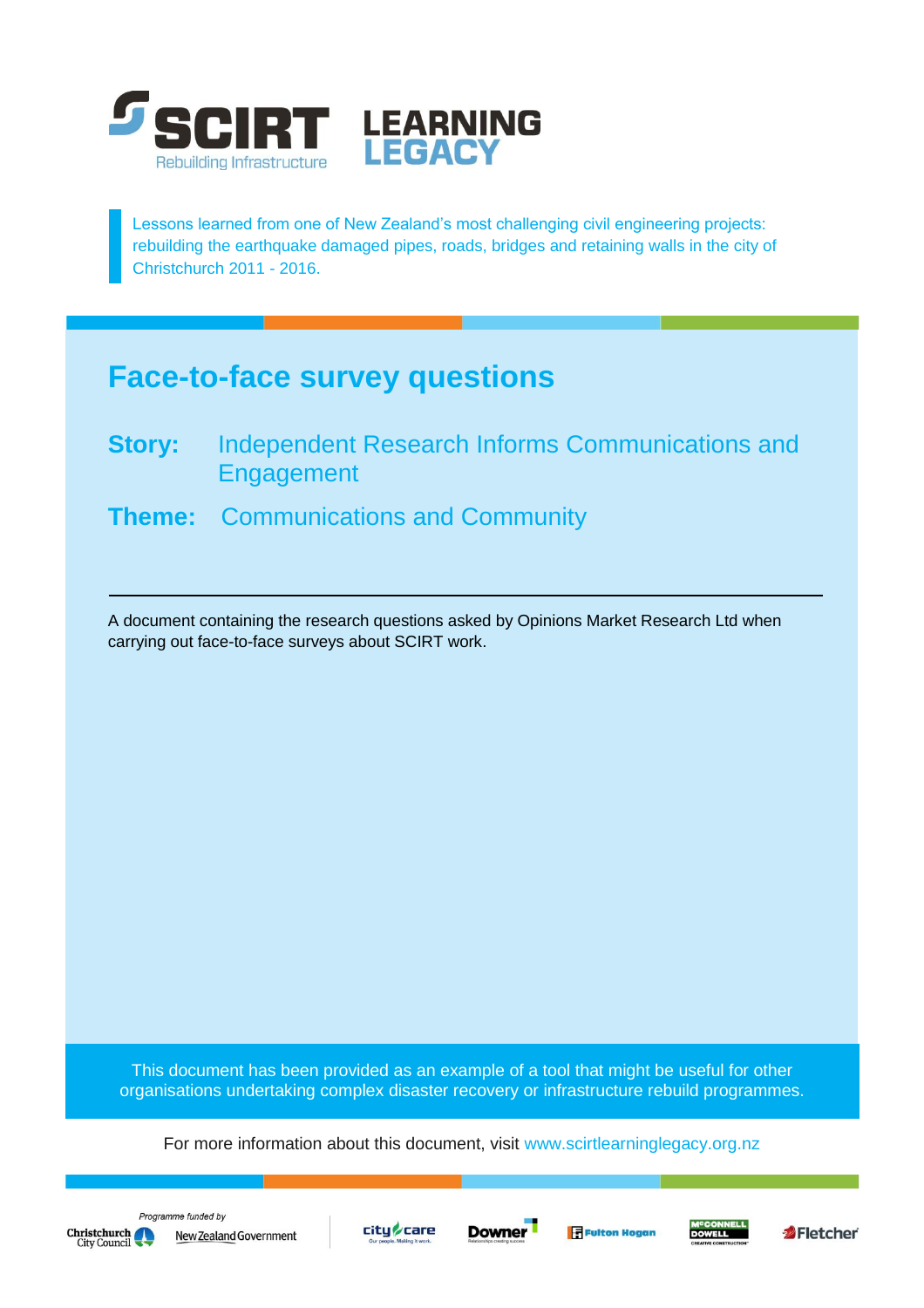

This work is licensed under a Creative Commons Attribution 3.0 New Zealand License.

The authors, and Stronger Christchurch Infrastructure Rebuild Team (SCIRT) have taken all reasonable care to ensure the accuracy of the information supplied in this legacy document. However, neither the authors nor SCIRT, warrant that the information contained in this legacy document will be complete or free of errors or inaccuracies. By using this legacy document you accept all liability arising from your use of it. Neither the authors nor SCIRT, will be liable for any loss or damage suffered by any person arising from the use of this legacy document, however caused.



Programme funded by New Zealand Government









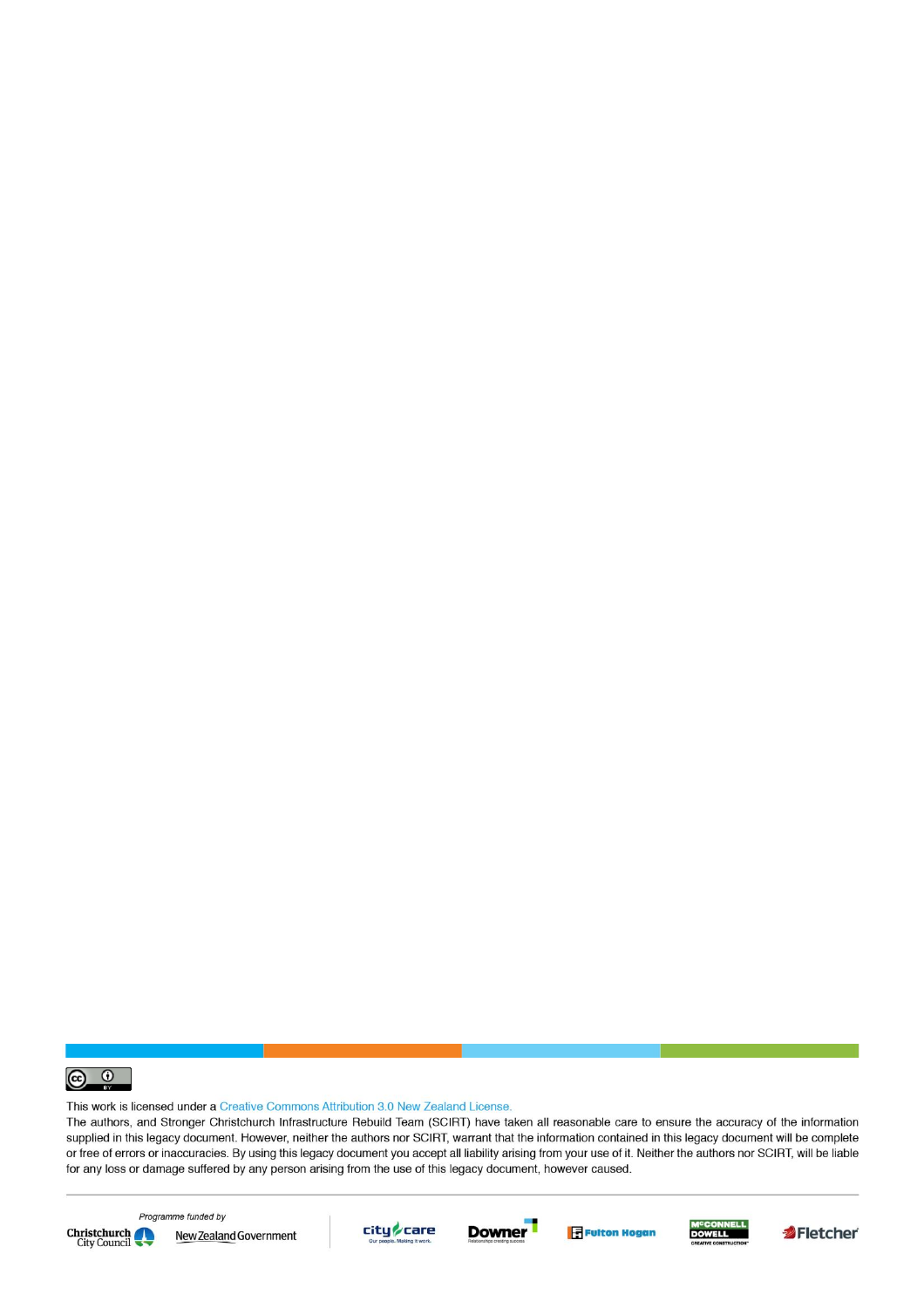**COMMERCIAL: IN CONFIDENCE PROPERTY OF: OPINIONS MARKET RESEARCH**

**OPINIONS MARKET RESEARCH 147 PAPANUI ROAD, MERIVALE CHRISTCHURCH [TEL: 374](TEL:374) 9794**





#### **4158: Survey Among Residents in Areas Undergoing Works for SCIRT - Completed Work**

**READ OUT:** Good morning/ afternoon/ evening, my name is.........from Opinions Market Research in Christchurch. We're conducting a very important survey regarding your perceptions of the rebuild of pipes, roads and bridges by SCIRT, the Stronger Christchurch Infrastructure Rebuild Team. The results from the survey will be used to help ensure the rebuilding process is managed in a way that meets communities' needs.

All responses will remain confidential; no details from your response will be passed to SCIRT in a manner that will identify you. The survey will take no more than 10 - 15 minutes to complete. READ OUT TIME AS APPROPRIATE.

Could I just check, do you work for SCIRT or any of the following companies: City Care, Downer, Fletcher, Fulton Hogan or McConnell Dowell? IF YES, THANK AND CLOSE.

Are you aged 18 years or over? IF NOT, ASK TO SPEAK TO A MEMBER OF HOUSEHOLD AGED 18 YEARS OVER

You are being surveyed because READ OUT DELIVERY TEAM has been working in your street recently repairing the READ OUT NATURE OF WORK as part of SCIRT. IMPORTANT: SHOW WORK NOTICE AND ENSURE PARTICIPANT IS AWARE OF THE WORK YOU ARE QUESTIONING THEM ABOUT.

| Q1.              | Practice  1 | Survey  2                                                 |                         |        |
|------------------|-------------|-----------------------------------------------------------|-------------------------|--------|
| $Q2$ .           |             | Is this a business or residential property? CODE ONE ONLY | Business<br>Residential | 2<br>3 |
| Q <sub>3</sub> . |             | Were you aware of this work happening? CODE ONE ONLY      | Aware<br>Not aware      | 1      |

Q4. Did you receive information from …READ OUT DELIVERY TEAM about this work? CODE ONE ONLY

Received information............... 1

Did not receive information..... 2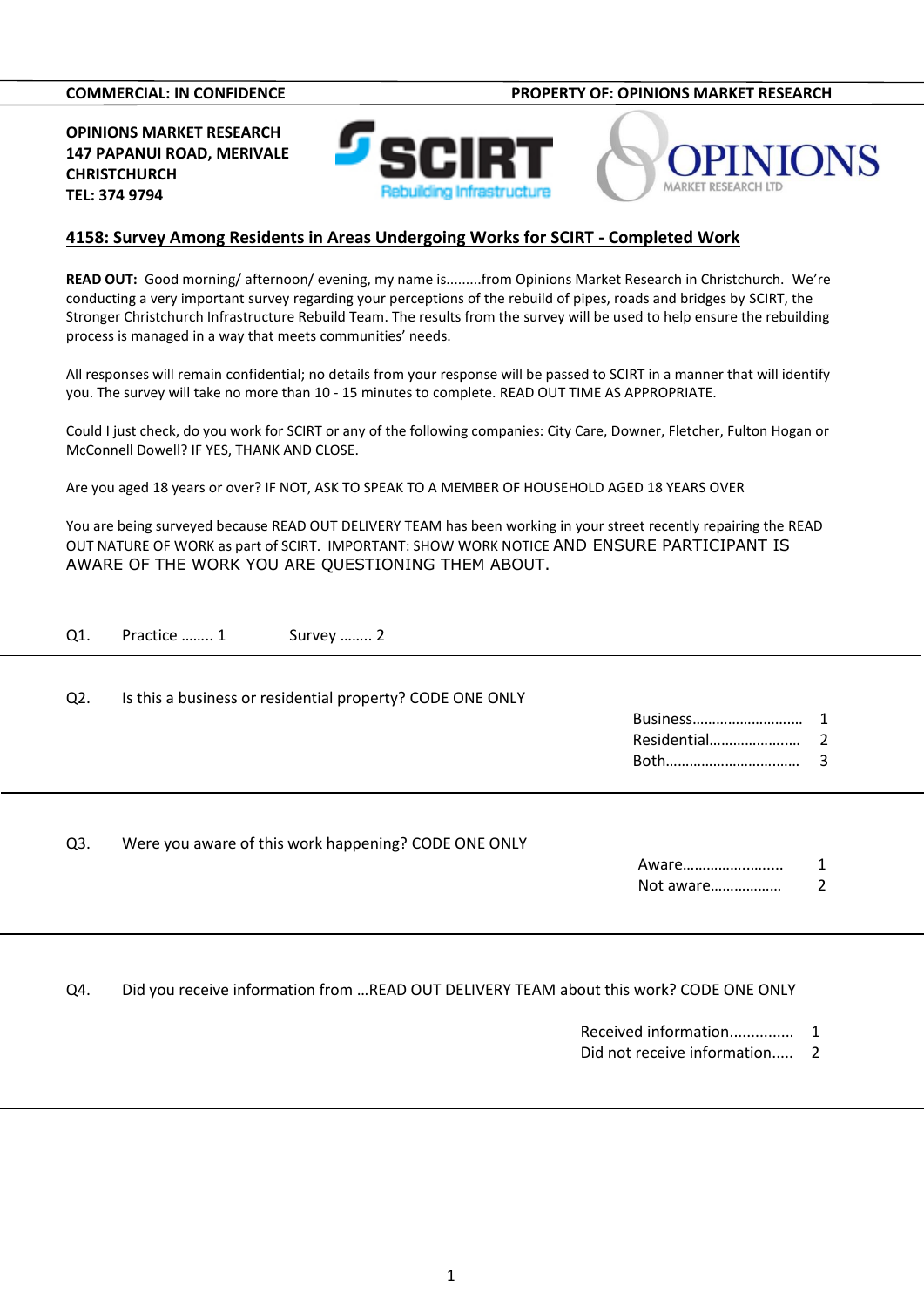### CARD A

ASK OF THOSE IDENTIFIED AS BUSINESS PREMISES AT Q1

Q5. SCIRT has a number of types of communication for use with businesses. Which of the following are you aware of? IF NOT AWARE CODE NOT AWARE AND IF AWARE READ OUT FOR EACH: And, how effective do you consider...READ OUT to have been, would you say it was very effective, effective, neither effective nor ineffective, ineffective or very ineffective? SHOW CARD. CODE ONE FOR EACH

|                                                                                                                                                   | effective<br>Very           | Effective                        | Neither | neffective              | ineffective<br>Very | Not aware        |
|---------------------------------------------------------------------------------------------------------------------------------------------------|-----------------------------|----------------------------------|---------|-------------------------|---------------------|------------------|
| Work Notices showing the nature, location and duration of                                                                                         | $\mathbf{1}$                | $\overline{2}$                   | 3       | $\overline{a}$          | 5                   |                  |
| work in your area SHOW WORK NOTICE<br>Follow up Work Notices with progress updates                                                                | $\mathbf{1}$                | $\overline{2}$                   | 3       | $\overline{a}$          | 5                   | 6<br>6           |
| Signage on the road for the business stating 'Best way to x' or                                                                                   |                             |                                  |         |                         |                     |                  |
| 'Open for business' or 'car parking'                                                                                                              | $\mathbf{1}$                | $\overline{2}$                   | 3       | 4                       | 5                   | 6                |
| A5 flyers that can be given to customers                                                                                                          | $\mathbf{1}$                | $\overline{2}$                   | 3       | $\overline{a}$          | 5                   | 6                |
| 0800 cards from crew on the ground                                                                                                                | $\mathbf{1}$                | $\overline{2}$                   | 3       | $\overline{4}$          | 5                   | 6                |
| Face to face meetings or conversations with the project team                                                                                      | $\mathbf{1}$                | $\overline{2}$                   | 3       | 4                       | 5                   | 6                |
| Phone calls from SCIRT about how the work is going                                                                                                | $\mathbf{1}$                | $\overline{2}$                   | 3       | 4                       | 5                   | 6                |
| <b>Email updates from SCIRT</b>                                                                                                                   | $\mathbf{1}$                | $\overline{2}$                   | 3       | $\overline{a}$          | 5                   | $\boldsymbol{6}$ |
| One point of contact as a 'go to person'                                                                                                          | $\mathbf{1}$                | $\overline{2}$                   | 3       | $\overline{4}$          | 5                   | 6                |
| Advice about ways to help your business, for example, about<br>updating your Facebook page, time of day to open, co-<br>ordinating delivery times | $\mathbf{1}$                | $\overline{2}$                   | 3       | 4                       | 5                   | 6                |
| Information via email                                                                                                                             | $\mathbf{1}$                | $\overline{2}$                   | 3       | 4                       | 5                   | 6                |
| Freecall hotline                                                                                                                                  | $\mathbf{1}$                | $\overline{2}$                   | 3       | $\overline{4}$          | $\overline{5}$      | $\boldsymbol{6}$ |
| SCIRT e-newsletter sent monthly to people who have<br>registered to receive it                                                                    | $\mathbf{1}$                | $\overline{2}$                   | 3       | 4                       | 5                   | 6                |
| Weekly traffic update email sent to people registered to<br>receive it                                                                            | 1                           | $\overline{2}$                   | 3       | 4                       | 5                   | 6                |
| <b>SCIRT</b> website                                                                                                                              | $\mathbf{1}$                | $\overline{2}$                   | 3       | $\overline{4}$          | 5                   | 6                |
| Another website SPECIFY                                                                                                                           | $\mathbf{1}$                | $\overline{2}$                   | 3       | $\overline{4}$          | 5                   | $\boldsymbol{6}$ |
| The Future Christchurch Update which is a publication<br>delivered to your letterbox                                                              | $\mathbf{1}$                | $\overline{2}$                   | 3       | 4                       | 5                   | 6                |
| On the radio                                                                                                                                      | $\mathbf{1}$                | $\overline{2}$                   | 3       | 4                       | 5                   | 6                |
| In the newspaper                                                                                                                                  | $\mathbf{1}$                | $\overline{2}$                   | 3       | $\overline{4}$          | 5                   | $\boldsymbol{6}$ |
| News in the local paper                                                                                                                           | $\mathbf{1}$                | $\overline{2}$                   | 3       | $\overline{4}$          | 5                   | 6                |
| On TV                                                                                                                                             | $\mathbf{1}$                | $\overline{2}$                   | 3       | $\overline{a}$          | 5                   | $\boldsymbol{6}$ |
| Information at a community hub such as the library                                                                                                | $\mathbf 1$                 | $\overline{2}$                   | 3       | 4                       | 5                   | 6                |
| Telephone                                                                                                                                         | $\mathbf{1}$                | $\overline{2}$                   | 3       | 4                       | 5                   | 6                |
| Twitter                                                                                                                                           | $\mathbf{1}$                | $\overline{2}$                   | 3       | 4                       | 5                   | 6                |
| Advertisement                                                                                                                                     | 1                           | 2                                | 3       | 4                       | 5                   | 6                |
| Open days                                                                                                                                         | $\mathbf 1$                 | $\overline{2}$                   | 3       | 4                       | 5                   | 6                |
| <b>Meetings</b>                                                                                                                                   | $\mathbf 1$                 | $\overline{2}$                   | 3       | 4                       | 5                   | 6                |
| <b>Displays</b>                                                                                                                                   | $\mathbf{1}$                | $\overline{2}$                   | 3       | 4                       | 5                   | 6                |
| From my neighbour                                                                                                                                 | $\mathbf{1}$                | 2                                | 3       | 4                       | 5                   | 6                |
| Local community group newsletter                                                                                                                  | $\mathbf{1}$<br>$\mathbf 1$ | $\overline{2}$<br>$\overline{2}$ | 3<br>3  | 4<br>$\overline{4}$     | 5<br>5              | 6<br>6           |
| Signage<br>Facebook                                                                                                                               | $\mathbf{1}$                | $\overline{2}$                   | 3       | 4                       | 5                   | 6                |
| <b>Other SPECIFY</b>                                                                                                                              | 1                           | $\overline{2}$                   | 3       | $\overline{\mathbf{4}}$ | 5                   | 6                |
|                                                                                                                                                   |                             |                                  |         |                         |                     |                  |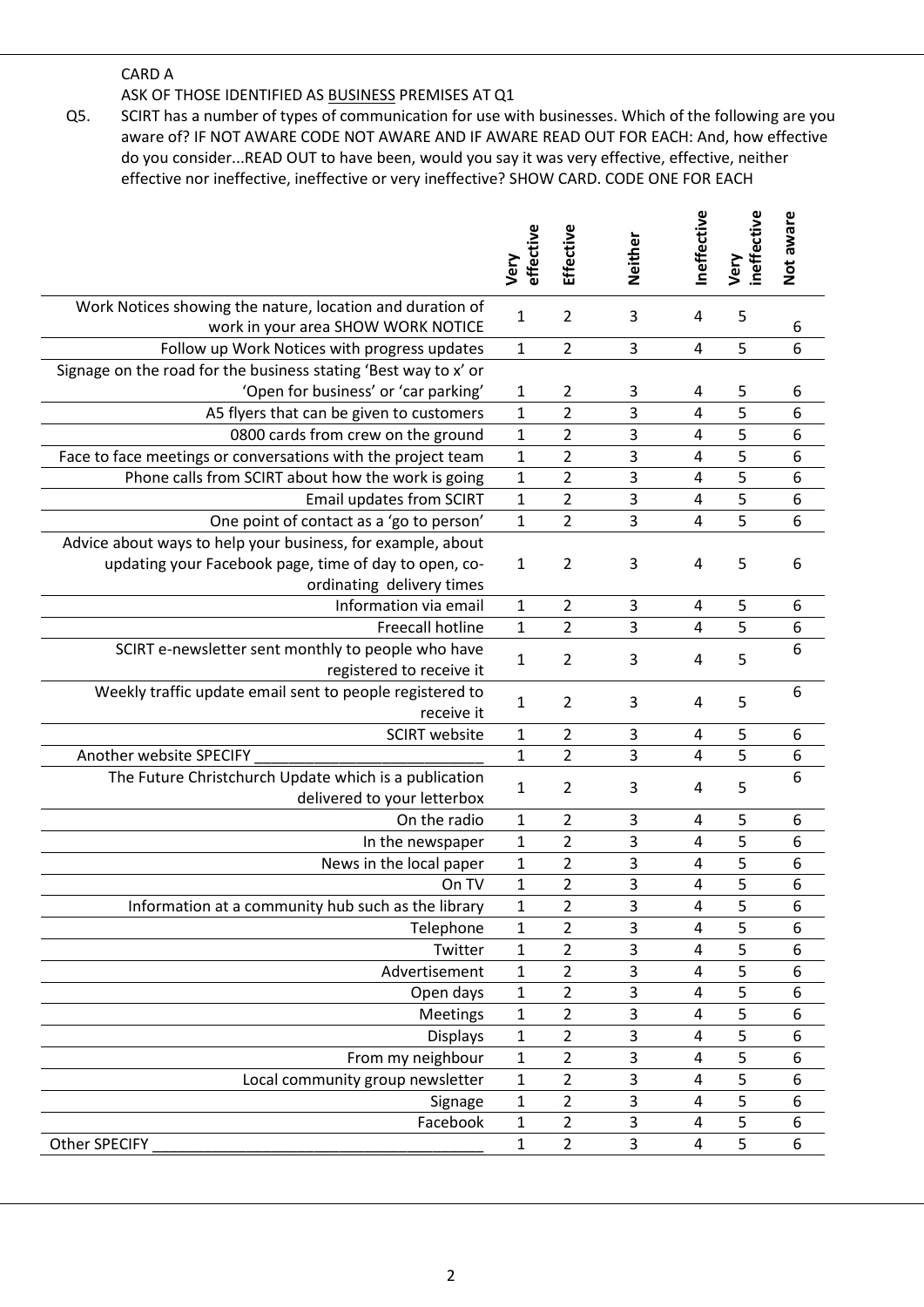ASK IF INEFFECTIVE AT Q5

## Q6. You said ….READ OUT ELEMENT FROM Q5 was ineffective. Why was it ineffective? ASK Why else? UNTIL NOTHING FURTHER MENTIONED

#### REPEAT FOR EACH ELEMENT CONSIDERED INEFFECTIVE AT Q5

| WRITE IN ELEMENT FROM Q5 | Q6. WHY INEFFECTIVE? RECORD WHAT PARTICIPANT SAYS VERBATIM |
|--------------------------|------------------------------------------------------------|
|                          |                                                            |
|                          |                                                            |
|                          |                                                            |
|                          |                                                            |
|                          |                                                            |
|                          |                                                            |
|                          |                                                            |
|                          |                                                            |
|                          |                                                            |

#### CARD B

#### ASK TO THOSE IDENTIFIED AS BUSINESS PREMISES AT Q1

Q7. How far do you agree or disagree that signage provided during the works was enough to make sure customers were aware you were open for business? READ OUT. CODE ONE ONLY.

### CARD C

ASK OF THOSE IDENTIFIED AS BUSINESS PREMISES AT Q1

Q8. How satisfied or dissatisfied were you with the following. ASK: And, is that very satisfied, satisfied, neither satisfied nor dissatisfied, dissatisfied or very dissatisfied? SHOW CARD. READ OUT. CODE ONE FOR EACH

|                                                                                                           | Very satisfied | Satisfied      | satisfied no<br>dissatisfied<br>Neither | Dissatisfied | dissatisfied<br>Very | Don't Know |
|-----------------------------------------------------------------------------------------------------------|----------------|----------------|-----------------------------------------|--------------|----------------------|------------|
| I believe that SCIRT cares about the success of my business                                               | 1              | $\overline{2}$ | 3                                       | 4            | 5                    | 6          |
| SCIRT listened to me                                                                                      | $\mathbf{1}$   | $\overline{2}$ | 3                                       | 4            | 5                    | 6          |
| SCIRT did all they could to manage the impact on my business                                              | $\mathbf{1}$   | $\overline{2}$ | 3                                       | 4            | 5                    | 6          |
| SCIRT demonstrated an understanding of the impact on my business                                          | $\mathbf{1}$   | $\overline{2}$ | 3                                       | 4            | 5                    | 6          |
| SCIRT tried hard to meet my needs                                                                         | $\mathbf{1}$   | $\overline{2}$ | 3                                       | 4            | 5                    | 6          |
| I knew who to contact if I had a problem                                                                  | $\mathbf{1}$   | $\overline{2}$ | 3                                       | 4            | 5                    | 6          |
| SCIRT encouraged people to use my business                                                                | $\mathbf{1}$   | $\overline{2}$ | 3                                       | 4            | 5                    | 6          |
| The crew did all they could to minimise the impact to my business                                         | $\mathbf{1}$   | $\overline{2}$ | 3                                       | 4            | 5                    | 6          |
| The crew moved cones when needed                                                                          | $\mathbf{1}$   | 2              | 3                                       | 4            | 5                    | 6          |
| The crew kept as many parking spaces available as possible                                                | 1              | $\overline{2}$ | 3                                       | 4            | 5                    | 6          |
| The crew did not park in my business parking                                                              | $\mathbf{1}$   | $\overline{2}$ | 3                                       | 4            | 5                    | 6          |
| The crew worked outside of my business peak hours                                                         | $\mathbf{1}$   | $\overline{2}$ | 3                                       | 4            | 5                    | 6          |
| The crew worked hard to get the job done as quickly as possible                                           | $\mathbf{1}$   | $\overline{2}$ | 3                                       | 4            | 5                    | 6          |
| And, how satisfied were you with the accuracy of the information you received                             | $\mathbf{1}$   | $\overline{2}$ | 3                                       | 4            | 5                    | 6          |
| With the timeliness of the information you received, I mean it was given to you                           |                |                |                                         |              |                      |            |
| at the appropriate time, and for example, you had enough warning of the project                           | $\mathbf{1}$   | $\overline{2}$ | 3                                       | 4            | 5                    | 6          |
| starting                                                                                                  |                |                |                                         |              |                      |            |
| With the information about the explanation of impacts                                                     | 1              | $\overline{2}$ | 3                                       | 4            | 5                    | 6          |
| That you had enough information to keep you informed throughout the project                               | $\mathbf{1}$   | $\overline{2}$ | 3                                       | 4            | 5                    | 6          |
| With the clarity from the information you received as to who to contact if you<br>needed more information | $\mathbf{1}$   | $\overline{2}$ | $\overline{3}$                          | 4            | 5                    | 6          |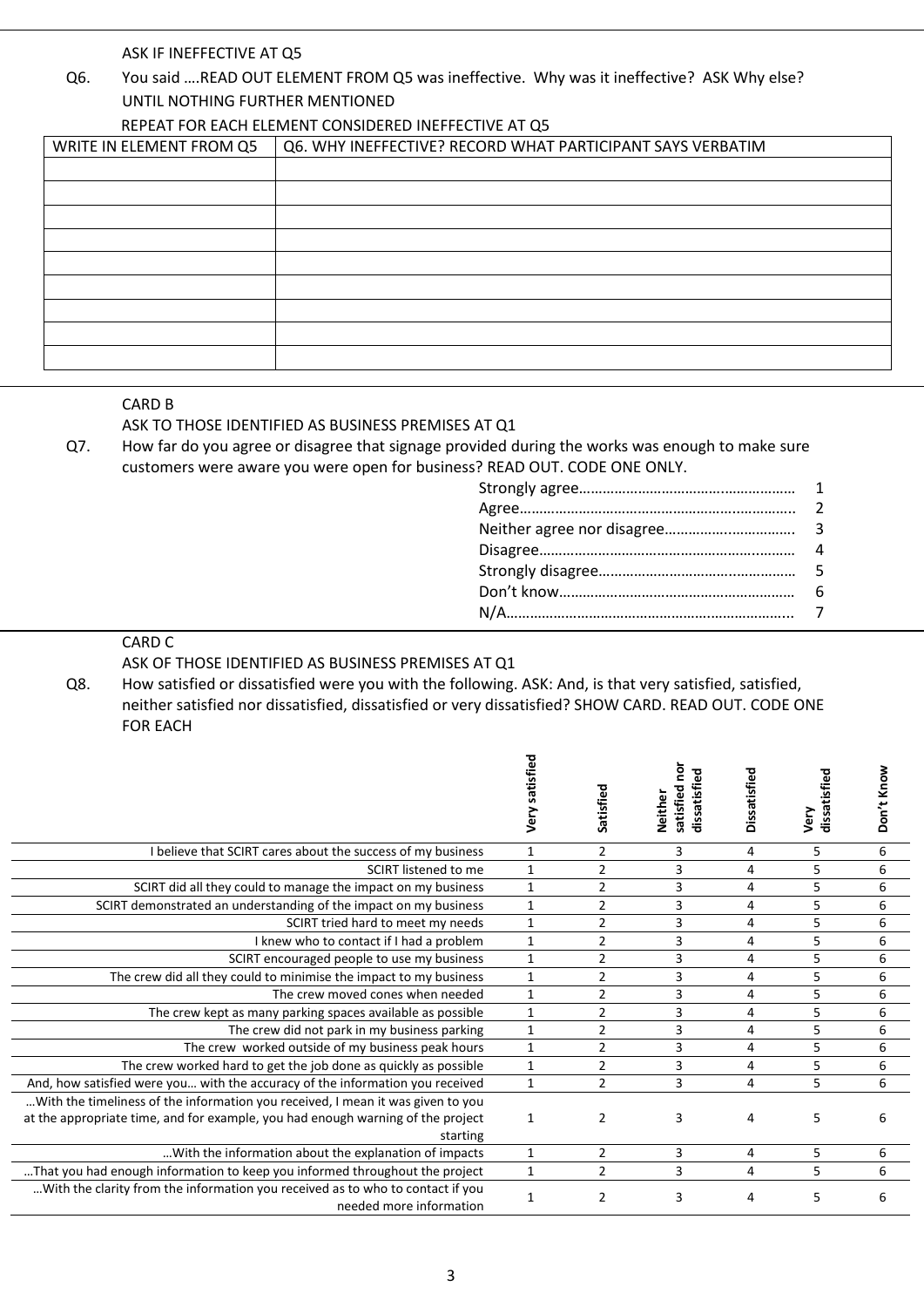ASK IF DISSATISFIED WITH ANY ELEMENT AT Q8

Q9. You said you were dissatisfied with….READ OUT EACH ELEMENT DISSATISFIED WITH AT Q8. What could have been done to improve your experience? ASK What else? UNTIL NOTHING FURTHER MENTIONED. REPEAT FOR EACH ELEMENT DISSATISFIED WITH AT Q8

| WRITE IN ELEMENT FROM Q8 | Q9. WHY DISSATISFIED? RECORD WHAT PARTICIPANT SAYS VERBATIM |
|--------------------------|-------------------------------------------------------------|
|                          |                                                             |
|                          |                                                             |
|                          |                                                             |
|                          |                                                             |
|                          |                                                             |
|                          |                                                             |
|                          |                                                             |
|                          |                                                             |
|                          |                                                             |

### ASK OF THOSE IDENTIFIED AS BUSINESS PREMISES AT Q1

Q10. Can you identify one thing that SCIRT did that most **minimised** the impact on your business? WRITE IN

#### CARD A

ASK ALL RESIDENTIAL AT Q1, BUSINESS PREMISES AT Q1 SKIP TO Q15

Q11. From which information sources did you find out information about this project? READ OUT EACH. IF NOT AWARE CODE NOT AWARE AND IF AWARE ASK: And, how effective do you consider ...READ OUT to have been, would you say it was very effective, effective, neither effective nor ineffective, ineffective or very ineffective? SHOW CARD. CODE ONE FOR EACH

|                                                                                      | effective<br>Very | Effective      | Neither        | Ineffective | ineffective<br>Very | Not aware |  |
|--------------------------------------------------------------------------------------|-------------------|----------------|----------------|-------------|---------------------|-----------|--|
| Work notices in your letterbox                                                       | $\mathbf{1}$      | $\overline{2}$ | 3              | 4           | 5                   | 6         |  |
| <b>SCIRT E-newsletter</b>                                                            | $\mathbf{1}$      | $\overline{2}$ | 3              | 4           | 5                   | 6         |  |
| Face to face meeting or conversations with the project team                          | $\mathbf{1}$      | $\overline{2}$ | 3              | 4           | 5                   | 6         |  |
| Advertisement                                                                        | $\mathbf{1}$      | $\overline{2}$ | 3              | 4           | 5                   | 6         |  |
| News in the local paper                                                              | $\mathbf{1}$      | $\overline{2}$ | 3              | 4           | 5                   | 6         |  |
| Newspaper                                                                            | $\mathbf{1}$      | $\overline{2}$ | 3              | 4           | 5                   | 6         |  |
| TV                                                                                   | $\mathbf{1}$      | $\overline{2}$ | 3              | 4           | 5                   | 6         |  |
| Radio                                                                                | $\mathbf{1}$      | $\overline{2}$ | $\overline{3}$ | 4           | 5                   | 6         |  |
| The Future Christchurch Update which is a publication delivered to<br>your letterbox | $\mathbf{1}$      | $\overline{2}$ | 3              | 4           | 5                   | 6         |  |
| Email                                                                                | 1                 | $\overline{2}$ | 3              | 4           | 5                   | 6         |  |
| Information at a community hub such as the library                                   | $\mathbf{1}$      | $\overline{2}$ | 3              | 4           | 5                   | 6         |  |
| Telephone                                                                            | $\mathbf{1}$      | $\overline{2}$ | 3              | 4           | 5                   | 6         |  |
| Twitter                                                                              | $\mathbf{1}$      | $\overline{2}$ | 3              | 4           | 5                   | 6         |  |
| <b>Website SPECIFY</b>                                                               | $\mathbf{1}$      | $\overline{2}$ | 3              | 4           | 5                   | 6         |  |
| Open days                                                                            | 1                 | $\overline{2}$ | 3              | 4           | 5                   | 6         |  |
| Meetings                                                                             | $\mathbf{1}$      | $\overline{2}$ | 3              | 4           | 5                   | 6         |  |
| <b>Displays</b>                                                                      | $\mathbf{1}$      | $\overline{2}$ | 3              | 4           | 5                   | 6         |  |
| From my neighbour                                                                    | $\mathbf{1}$      | 2              | 3              | 4           | 5                   | 6         |  |
| Local community group newsletter                                                     | $\mathbf{1}$      | $\overline{2}$ | 3              | 4           | 5                   | 6         |  |
| Signage                                                                              | $\mathbf{1}$      | 2              | 3              | 4           | 5                   | 6         |  |
| Facebook                                                                             | $\mathbf{1}$      | $\overline{2}$ | 3              | 4           | 5                   | 6         |  |
| Other SPECIFY                                                                        | $\mathbf{1}$      | $\overline{2}$ | 3              | 4           | 5                   | 6         |  |
|                                                                                      |                   |                |                |             |                     |           |  |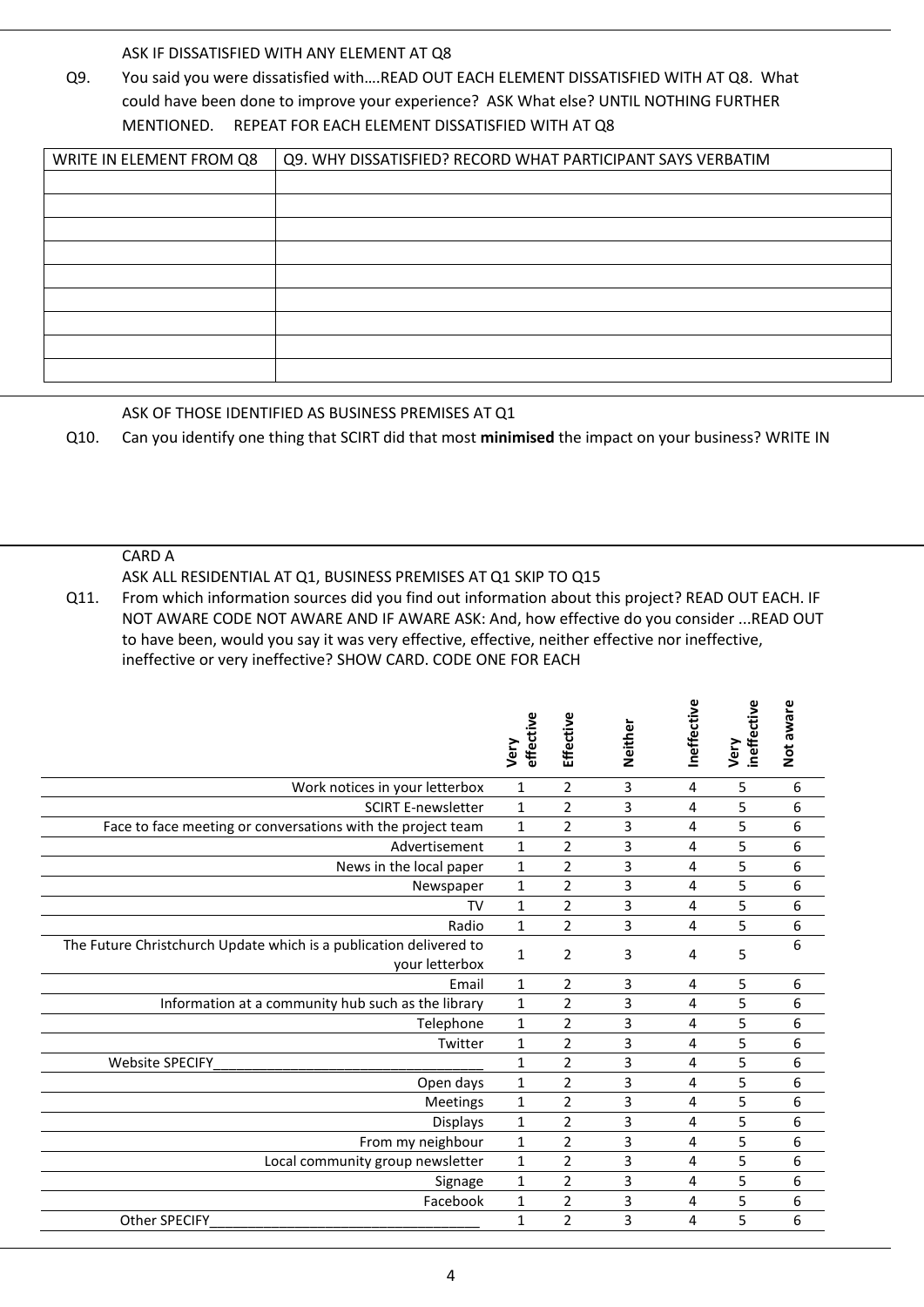ASK IF NOT VERY OR NOT AT ALL EFFECTIVE AT Q11

Q12. You said ….READ OUT COMMUNICATION FROM Q11 was ineffective. In what way was it ineffective? ASK How else? UNTIL NOTHING FURTHER MENTIONED

REPEAT FOR EACH COMMUNICATION CONSIDERED INEFFECTIVE AT Q11

| WRITE IN ELEMENT FROM Q11 | Q12. WHY INEFFECTIVE? RECORD WHAT PARTICIPANT SAYS VERBATIM |
|---------------------------|-------------------------------------------------------------|
|                           |                                                             |
|                           |                                                             |
|                           |                                                             |
|                           |                                                             |
|                           |                                                             |
|                           |                                                             |
|                           |                                                             |
|                           |                                                             |
|                           |                                                             |
|                           |                                                             |

#### CARD C

ASK IF RESIDENTIAL AT Q1

Q13. How satisfied or dissatisfied were you with the following… READ OUT. CODE ONE FOR EACH. ASK: And, is that very satisfied, satisfied, neither satisfied nor dissatisfied, dissatisfied or very dissatisfied? SHOW CARD. CODE ONE FOR EACH

|                                                                                                                                                                                | satisfied<br>Very | Satisfied      | Neither | Dissatisfied   | dissatisfied<br>Very | Don't know |
|--------------------------------------------------------------------------------------------------------------------------------------------------------------------------------|-------------------|----------------|---------|----------------|----------------------|------------|
| I believe that SCIRT cares about me                                                                                                                                            | $\mathbf{1}$      | $\overline{2}$ | 3       | 4              | 5                    | 6          |
| <b>SCIRT</b> listened to me                                                                                                                                                    | $\mathbf{1}$      | $\overline{2}$ | 3       | 4              | 5                    | 6          |
| SCIRT did all they could to manage the impact on me                                                                                                                            | $\mathbf{1}$      | $\overline{2}$ | 3       | 4              | 5                    | 6          |
| SCIRT demonstrated an understanding of the impact on me                                                                                                                        | $\mathbf{1}$      | $\overline{2}$ | 3       | 4              | 5                    | 6          |
| SCIRT tried hard to meet my needs                                                                                                                                              | $\mathbf{1}$      | $\overline{2}$ | 3       | $\overline{4}$ | 5                    | 6          |
| I knew who to contact if I had a problem                                                                                                                                       | $\mathbf{1}$      | $\overline{2}$ | 3       | 4              | 5                    | 6          |
| The crew did all they could to minimise the impact on me                                                                                                                       | $\mathbf{1}$      | $\overline{2}$ | 3       | $\overline{4}$ | 5                    | 6          |
| The crew moved cones when needed                                                                                                                                               | $\mathbf{1}$      | $\overline{2}$ | 3       | $\overline{4}$ | 5                    | 6          |
| The crew kept as many parking spaces available as possible                                                                                                                     | $\mathbf{1}$      | $\overline{2}$ | 3       | $\overline{4}$ | 5                    | 6          |
| The crew did not park in my parking space                                                                                                                                      | $\mathbf{1}$      | $\overline{2}$ | 3       | $\overline{4}$ | 5                    | 6          |
| The crew worked appropriate hours                                                                                                                                              | $\mathbf 1$       | $\overline{2}$ | 3       | $\overline{4}$ | 5                    | 6          |
| The crew worked hard to get the job done as quickly as<br>possible                                                                                                             | $\mathbf{1}$      | $\overline{2}$ | 3       | 4              | 5                    | 6          |
| And how satisfied were you with the accuracy of the<br>information you received                                                                                                | $\mathbf{1}$      | $\overline{2}$ | 3       | 4              | 5                    | 6          |
| With the timeliness of the information you received, I mean<br>it was given to you at the appropriate time, and for example,<br>you had enough warning of the project starting | $\mathbf{1}$      | $\overline{2}$ | 3       | 4              | 5                    | 6          |
| With the information about the explanation of impacts                                                                                                                          | $\mathbf{1}$      | $\overline{2}$ | 3       | 4              | 5                    | 6          |
| That you had enough information to keep you informed<br>throughout the project                                                                                                 | $\mathbf{1}$      | $\overline{2}$ | 3       | 4              | 5                    | 6          |
| With the clarity from the information you received as to who<br>to contact if you needed more information                                                                      | $\mathbf{1}$      | $\overline{2}$ | 3       | 4              | 5                    | 6          |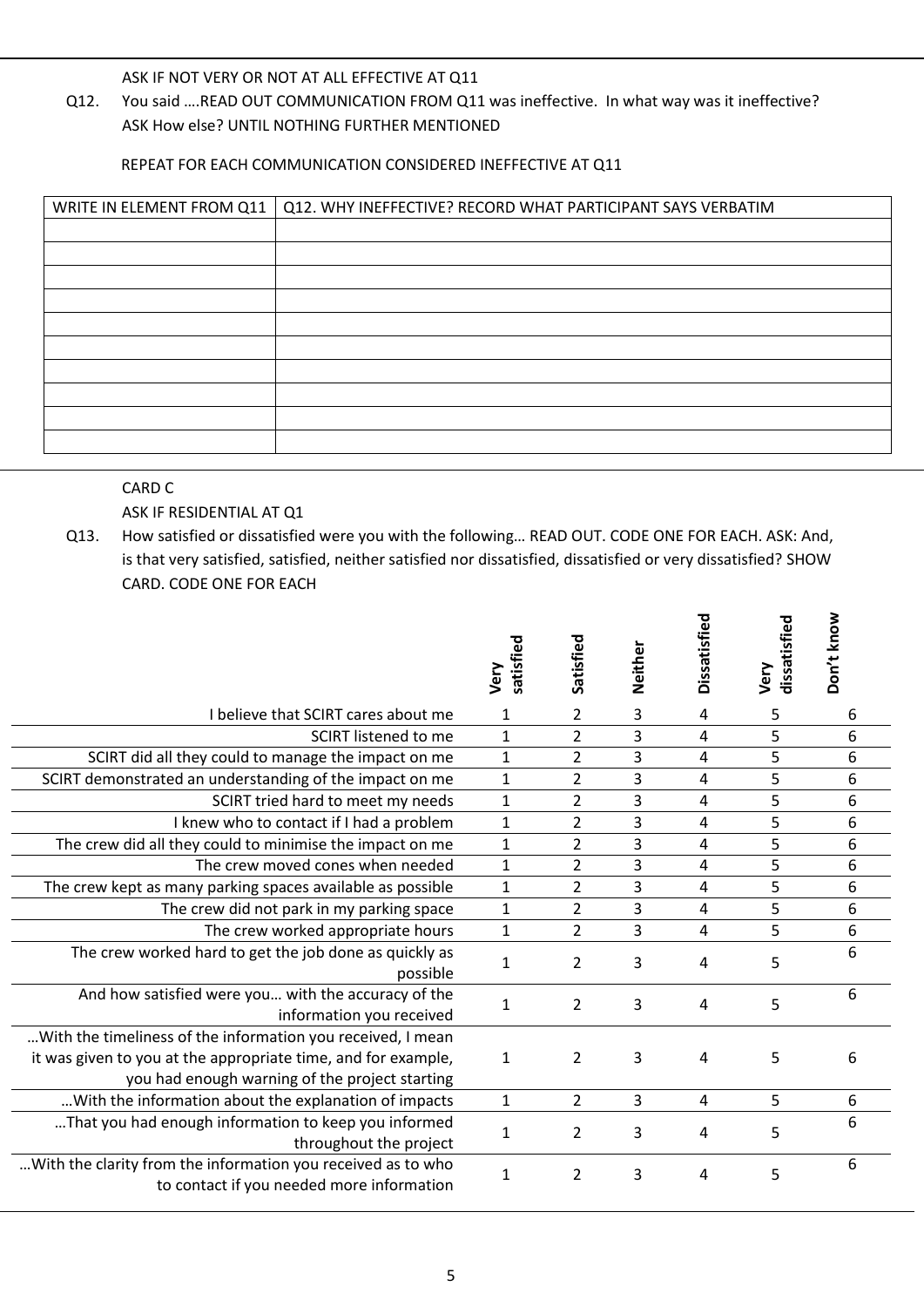ASK IF DISSATISFIED WITH ANY ELEMENT AT Q13

Q14. You said you were dissatisfied with….READ OUT EACH ELEMENT DISSATISFIED WITH AT Q13. What could have been done to improve your experience? ASK: What else? UNTIL NOTHING FURTHER MENTIONED

#### REPEAT FOR EACH ELEMENT DISSATISFIED WITH AT Q13

| WRITE IN ELEMENT FROM Q13 | Q14. WHY DISSATISFIED? RECORD WHAT PARTICIPANT SAYS VERBATIM |
|---------------------------|--------------------------------------------------------------|
|                           |                                                              |
|                           |                                                              |
|                           |                                                              |
|                           |                                                              |
|                           |                                                              |
|                           |                                                              |
|                           |                                                              |
|                           |                                                              |
|                           |                                                              |
|                           |                                                              |
|                           |                                                              |
|                           |                                                              |
|                           |                                                              |
|                           |                                                              |

#### ASK ALL

Q15. Have you personally had contact with anyone from…READ OUT DELIVERY TEAM about the works? CODE ONE ONLY

| Had contact     | 1 GO TO 016   |
|-----------------|---------------|
| Not had contact | 2 SKIP TO 018 |

#### CARD C

Q16. And, how satisfied were you with the service they provided? SHOW CARD. READ OUT. CODE ONE ONLY.

#### ASK IF DISSATISFIED WITH SERVICE PROVIDED AT Q16

Q17. You said you were dissatisfied with the service provided. What could have been done to improve your experience? ASK What else? UNTIL NOTHING FURTHER MENTIONED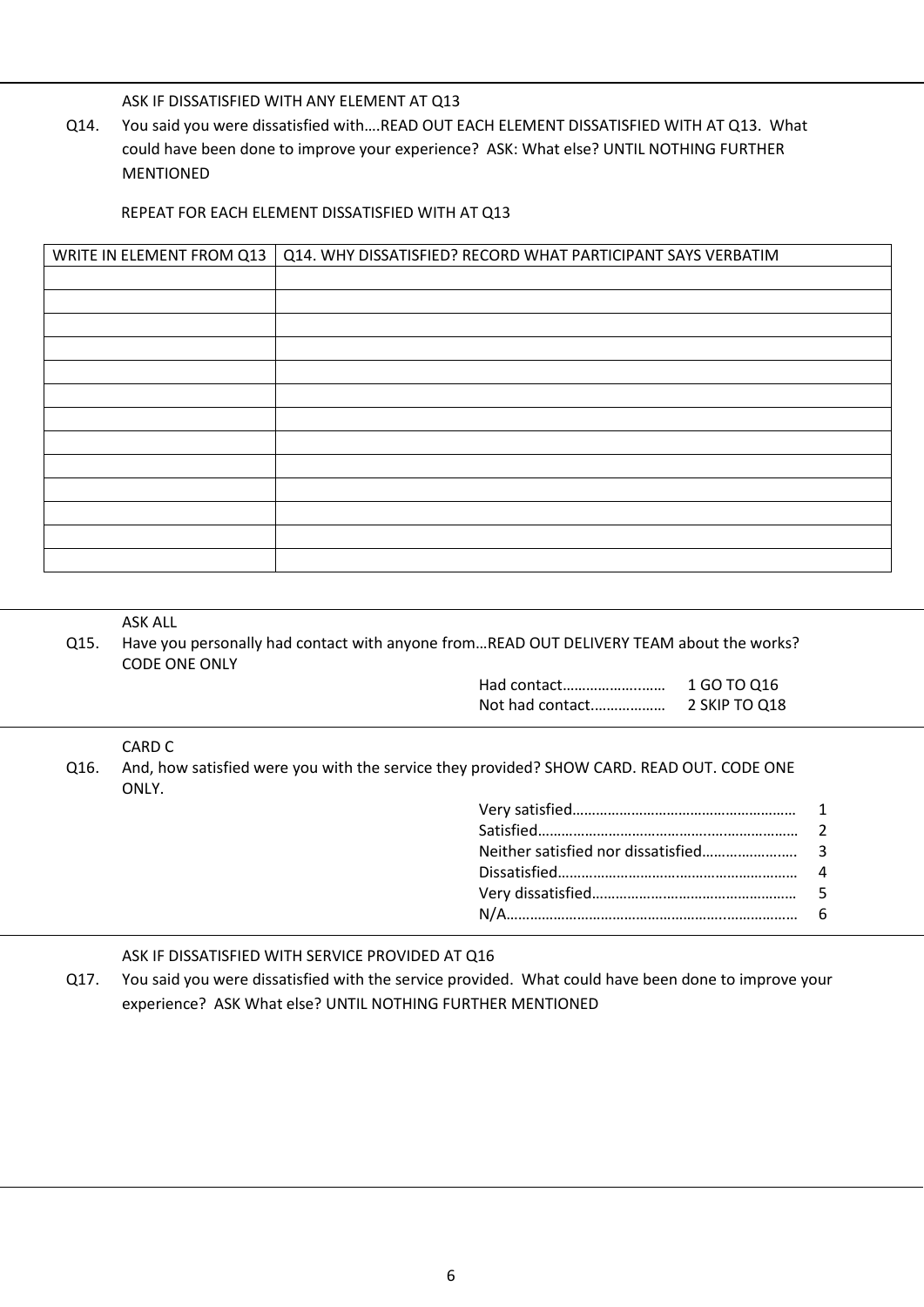CARD C ASK ALL

Q18. Overall, how satisfied were you with the communication about this project? SHOW CARD. READ OUT. CODE ONE ONLY.

Q19. Do you have any further comments you would like to make regarding the communication you received? ASK: What could have been done to improve your experience? ASK: What else? UNTIL NOTHING FURTHER MENTIONED.

NOTE: IF THE PARTICIPANT COMMENTS ABOUT THE WORK OR SITE THEN TELL THEM YOU WILL BE ASKING THEM ABOUT THIS NEXT AND ASK: Do you have any further comments to make regarding **the communication** you received and what could have been done to improve your experience?

CARD C

Q20. I am now going to ask you about the **work** that…READ OUT DELIVERY TEAM did as part of the rebuild in your street. How satisfied or dissatisfied were you with…. READ OUT EACH ELEMENT BELOW. And, is that very satisfied, satisfied, neither satisfied nor dissatisfied, dissatisfied or very dissatisfied? SHOW CARD. CODE ONE FOR EACH

|                                                                                                                                         | satisfied<br>Very | Satisfied | Neither | Dissatisfied | dissatis<br>Very | applicable<br>$\frac{1}{2}$ |
|-----------------------------------------------------------------------------------------------------------------------------------------|-------------------|-----------|---------|--------------|------------------|-----------------------------|
| Access to your property during construction                                                                                             | 1                 | 2         | 3       | 4            | 5                | 6                           |
| The impacts of construction i.e. noise, dust<br>and vibrations                                                                          | 1                 | 2         | 3       | 4            | 5                | 6                           |
| The way traffic around the project site was<br>managed                                                                                  | 1                 | 2         | 3       | 4            | 5                | 6                           |
| The detours were easy to follow                                                                                                         |                   | 2         | 3       | 4            | 5                | 6                           |
| The traffic signage was clear                                                                                                           |                   | 2         | 3       | 4            | 5                | 6                           |
| Traffic management cones were well placed                                                                                               |                   | 2         | 3       | 4            | 5                | 6                           |
| Traffic management arrows were clear                                                                                                    |                   | 2         | 3       | 4            | 5                | 6                           |
| The tidiness of the site during construction,<br>e.g. the site was fenced, safe and left in a tidy<br>state at the end of each work day | 1                 | 2         | 3       | 4            | 5                | 6                           |
| The approachability and helpfulness of the<br>construction team                                                                         |                   | 2         | 3       | 4            | 5                | 6                           |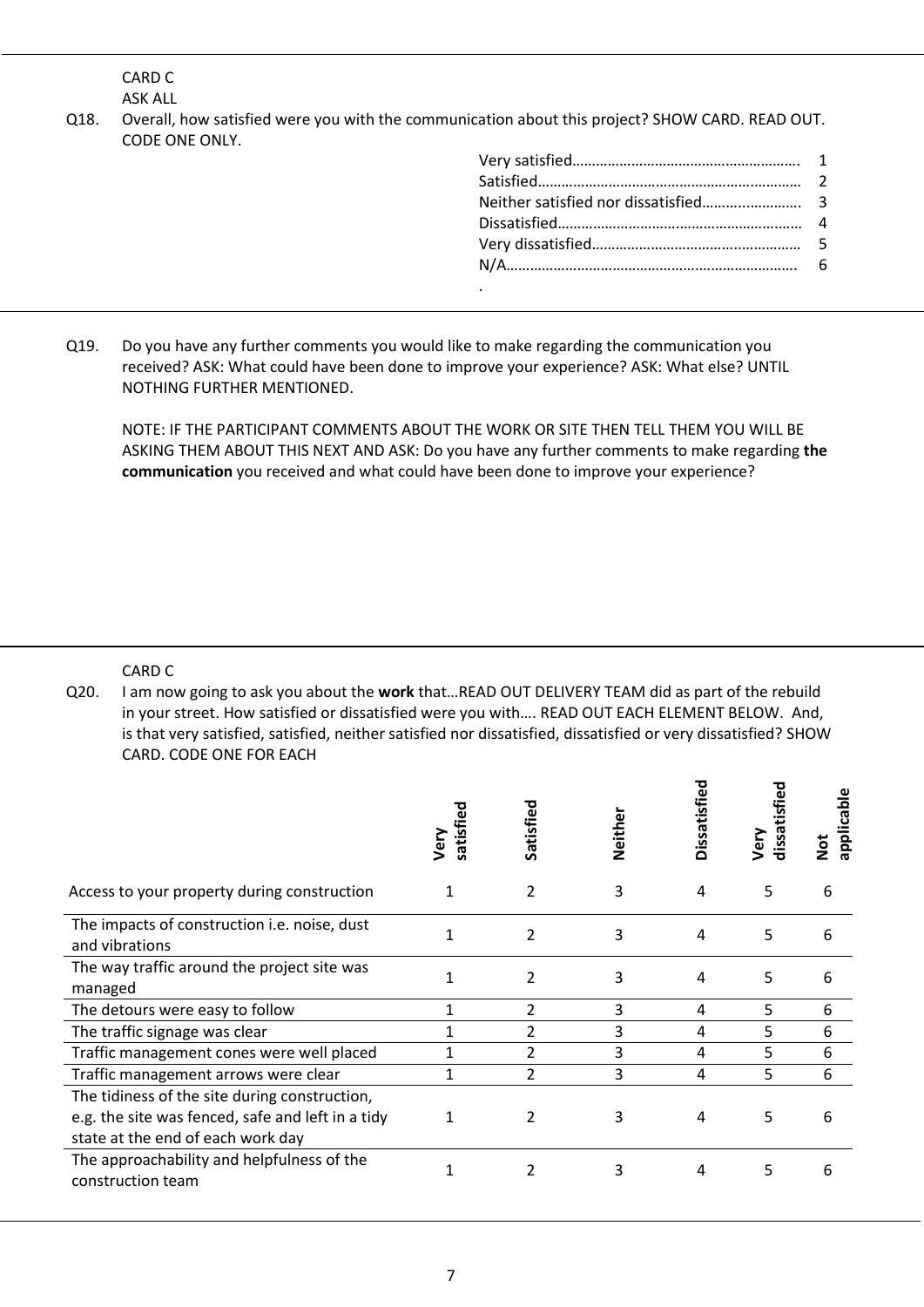ASK IF DISSATISFIED WITH ANY ELEMENT AT Q20

Q21. You said you were dissatisfied with…..READ OUT ELEMENT FROM Q20 when the work was being conducted. What could have been done to improve your experience? ASK What else? UNTIL NOTHING FURTHER MENTIONED.

### ASK FOR EACH ELEMENT DISSATISFIED WITH AT Q20

| WRITE IN ELEMENT FROM Q20   Q21. WHY DISSATISFIED? RECORD WHAT PARTICIPANT SAYS VERBATIM |
|------------------------------------------------------------------------------------------|
|                                                                                          |
|                                                                                          |
|                                                                                          |
|                                                                                          |
|                                                                                          |
|                                                                                          |
|                                                                                          |
|                                                                                          |
|                                                                                          |
|                                                                                          |

CARD C

ASK ALL

Q22. How satisfied or dissatisfied were you with …READ OUT ELEMENT. And, is that very satisfied, satisfied, neither satisfied nor dissatisfied, dissatisfied or very dissatisfied? SHOW CARD. CODE ONE FOR EACH

|                                                              | 5<br>iis<br>ō | Satisfied | ع<br><b>Tieit!</b> | Dissatist | dissatisfied<br>ery) |   |
|--------------------------------------------------------------|---------------|-----------|--------------------|-----------|----------------------|---|
| That the repairs were completed as stated                    |               |           |                    |           |                      | b |
| That the repairs were completed to an<br>acceptable standard |               |           |                    |           | כ                    | b |
| That the repairs were completed in the<br>timeframe stated   |               |           |                    |           |                      | h |

ASK IF DISSATISFIED WITH ANY ELEMENT AT Q22

Q23. You said you were dissatisfied with….READ OUT EACH ELEMENT DISSATISFIED WITH AT Q22. What could have been done to improve your experience? ASK What else? UNTIL NOTHING FURTHER MENTIONED

### ASK FOR EACH ELEMENT DISSATISFIED WITH AT Q22

| WRITE IN ELEMENT FROM Q22   Q23. WHY DISSATISFIED? RECORD WHAT PARTICIPANT SAYS VERBATIM |
|------------------------------------------------------------------------------------------|
|                                                                                          |
|                                                                                          |
|                                                                                          |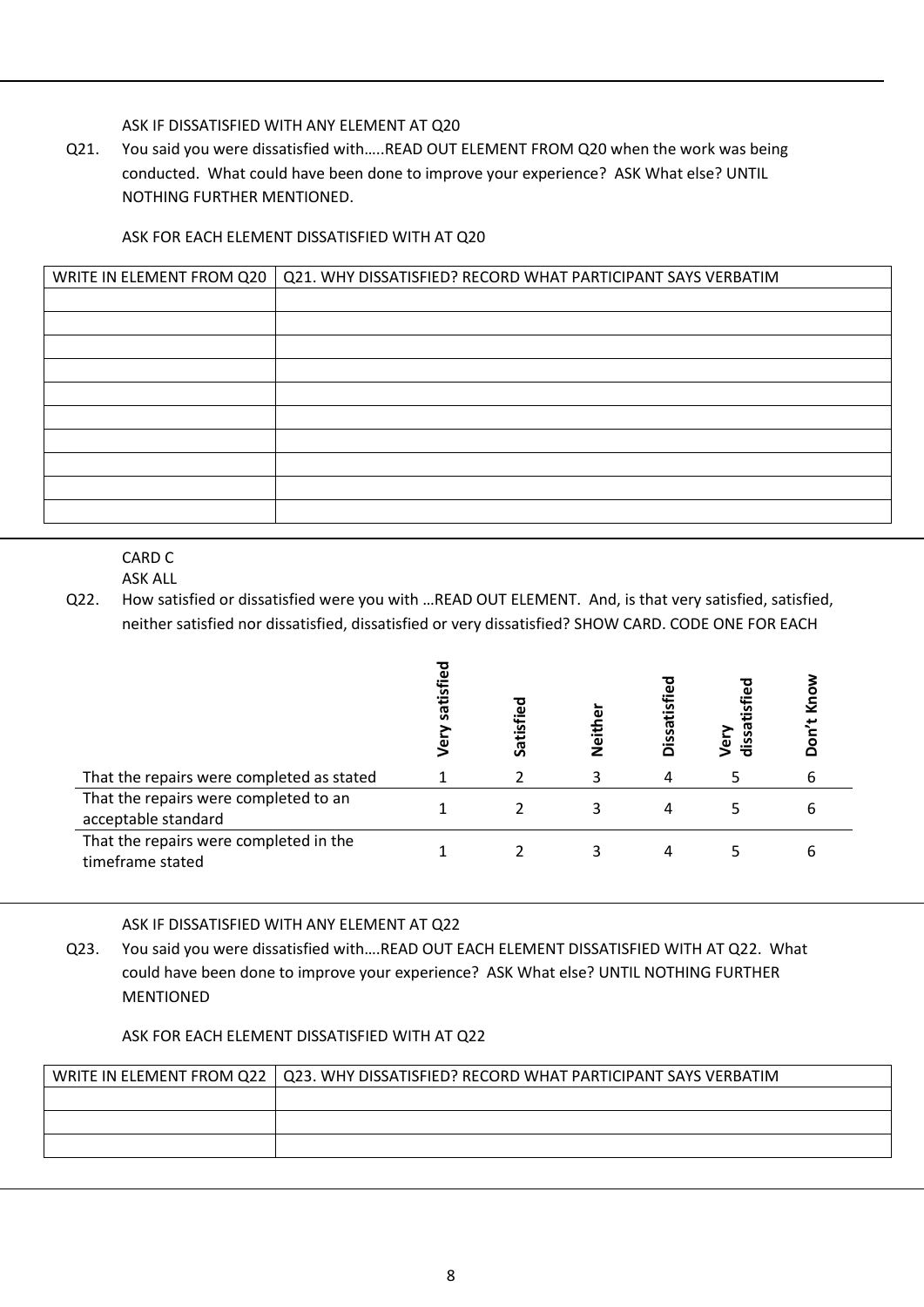CARD C ASK ALL

Q24. And, how satisfied or dissatisfied were you with the construction process overall? SHOW CARD. READ OUT. CODE ONE ONLY.

Q25. What do you think could have been done to improve your experience of the rebuild in this area? ASK: what else? UNTIL NOTHING FURTHER MENTIONED

CARD D

Q26. How would you rate your current level of patience with the Christchurch rebuild overall? READ OUT. CODE ONE ONLY

| 2  |
|----|
|    |
|    |
| 5. |
| 6. |
|    |

Q27. Why is that? ASK Why else? UNTIL NOTHING FURTHER MENTIONED.

Q28. Do you have any further comments you would like to make about the work that …READ OUT DELIVERY TEAM did as part of the rebuild in your street? ASK: what else? UNTIL NOTHING FURTHER MENTIONED.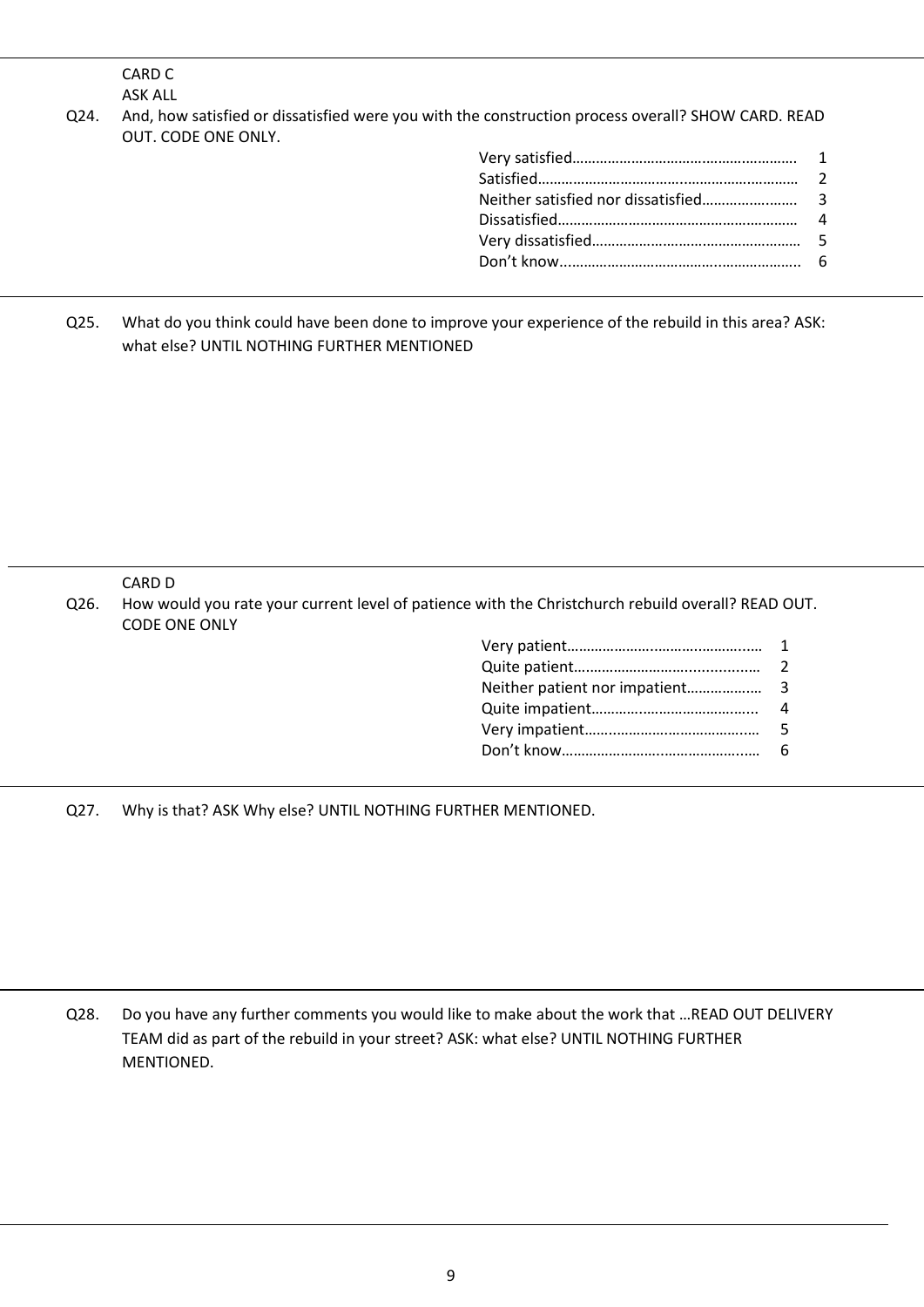# **Demographics**

| D1.              |                                                                                                                                                                                                                                                                                                                                                                                                                                                                |             |                                                                                         |             |
|------------------|----------------------------------------------------------------------------------------------------------------------------------------------------------------------------------------------------------------------------------------------------------------------------------------------------------------------------------------------------------------------------------------------------------------------------------------------------------------|-------------|-----------------------------------------------------------------------------------------|-------------|
|                  | Gender. DO NOT READ OUT. CODE ONE ONLY                                                                                                                                                                                                                                                                                                                                                                                                                         |             |                                                                                         |             |
|                  |                                                                                                                                                                                                                                                                                                                                                                                                                                                                |             |                                                                                         | 1<br>2      |
| D <sub>2</sub> . | <b>CARD E</b>                                                                                                                                                                                                                                                                                                                                                                                                                                                  |             | Finally, can you please tell me into which of these age groups you fall? CODE ONE ONLY. |             |
|                  |                                                                                                                                                                                                                                                                                                                                                                                                                                                                | 1<br>2<br>3 |                                                                                         | 4<br>5<br>6 |
|                  | May I please take your first name and phone number, in case my supervisor calls to confirm I conducted the<br>survey correctly? IF RELUCTANT, READ OUT: The name is for verification purposes only, and is always deleted<br>at the end of the project.                                                                                                                                                                                                        |             |                                                                                         |             |
| D3.              | Participant Name:                                                                                                                                                                                                                                                                                                                                                                                                                                              |             |                                                                                         |             |
| D4.              | Participant Phone Number:                                                                                                                                                                                                                                                                                                                                                                                                                                      |             |                                                                                         |             |
|                  | READ OUT: Once again thank you for participating. We understand that SCIRT work can be challenging at times<br>and SCIRT would like to take this opportunity to thank you for your patience during the rebuild process.<br>My name is and the company I work for is Opinions Market Research Ltd. If you have any queries<br>regarding the research please contact the office during our office hours on Christchurch 374 9794 or email<br>info@opinions.co.nz |             |                                                                                         |             |
|                  | NOTE: IF PARTICIPANT HAS A SIGNIFICANT ISSUE THAT IS UNRESOLVED THEN PROVIDE CORRECT DELIVERY<br>TEAM CONTACT.                                                                                                                                                                                                                                                                                                                                                 |             |                                                                                         |             |
|                  | INTERVIEWER TO COMPLETE ALL REMAINING DETAILS FROM SAMPLE SHEET:                                                                                                                                                                                                                                                                                                                                                                                               |             |                                                                                         |             |
| D5.              |                                                                                                                                                                                                                                                                                                                                                                                                                                                                |             |                                                                                         |             |
| D6.<br>D7.       |                                                                                                                                                                                                                                                                                                                                                                                                                                                                |             |                                                                                         |             |

D9. Work status: Work completed……………….….. 1

Ongoing work…………………... 2